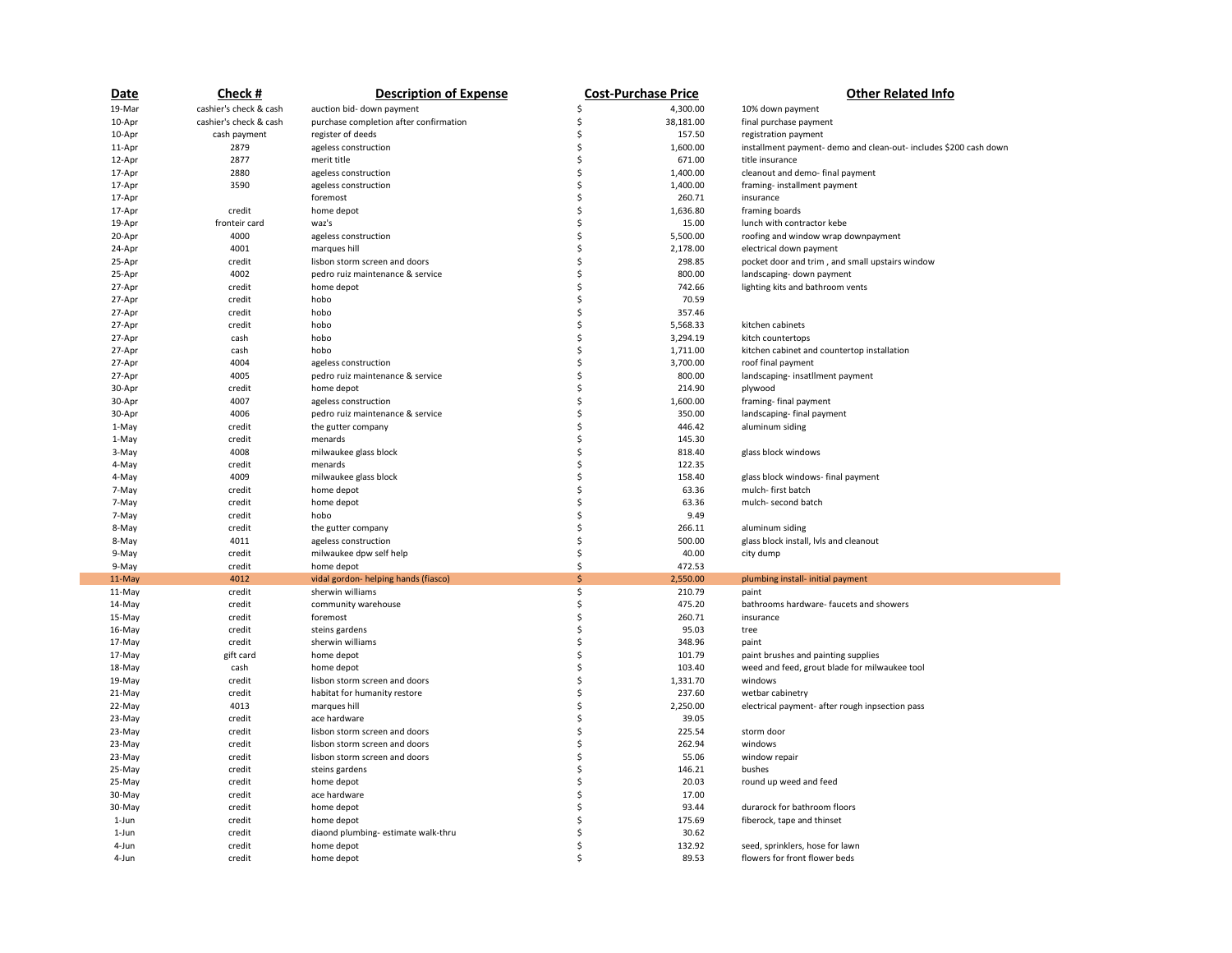| 4-Jun      | credit             | habitat for humanity restore              | \$  | 12.67    | vanity mirror                             |
|------------|--------------------|-------------------------------------------|-----|----------|-------------------------------------------|
| 4-Jun      | credit             | community warehouse                       | Ś   | 42.24    | bathroom faucet                           |
| 5-Jun      | credit             | home depot                                | \$  | 800.00   | credit card payment                       |
| 5-Jun      | credit             | home depot                                | Ś   | 200.00   | credit card payment                       |
| 5-Jun      | credit             | home depot                                | Ś   | 2,636.76 | stove, refrigerator, diswasher, microwave |
| 7-Jun      | credit             | barclays card                             | \$. | 350.00   | credit card payment                       |
| 8-Jun      | credit             | sherwin williams                          | \$  | 9.98     | caulk                                     |
| 11-Jun     | 4018               | ageless construction                      | Ś   | 120.00   | framing                                   |
| 12-Jun     | credit             | diamond plumbing                          | \$  | 4,707.91 | plumbing down payment                     |
| 12-Jun     | credit             | home depot                                | Ś   | 33.69    |                                           |
| 12-Jun     | credit             | home depot                                | Ś   | 57.14    |                                           |
| 12-Jun     | credit             | lisbon storm screen and doors             | Ś   | 213.27   | windows                                   |
| 14-Jun     | credit             | ace hardware                              | Ś   | 67.09    |                                           |
| 14-Jun     | electronic payment | foremost                                  | Ś   | 260.71   | insurance                                 |
| 15-Jun     | credit             | chase                                     | \$  | 250.00   | credit card payment                       |
| 19-Jun     | credit             | community warehouse                       | \$  | 154.70   |                                           |
| 20-Jun     | 4019               | ageless construction                      | Ś   | 225.00   | back door trim                            |
| 21-Jun     | credit             | home depot                                | Ś   | 82.35    |                                           |
| 25-Jun     | credit             | home depot                                | Ś   | 261.89   |                                           |
| 25-Jun     | credit             | home depot                                | \$. | 14.75    |                                           |
| 27-Jun     | credit             | home depot                                | Ś   | 84.11    |                                           |
| 27-Jun     | credit             | city of milwaukee                         | \$  | 40.64    |                                           |
|            | credit             | diamond plumbing                          | Ś   | 3,760.00 | registration payment                      |
| 6-Jul      | 4015               |                                           | \$  | 80.00    | plumbing payment                          |
| 7-Jul      |                    | bull's eye sewer & drain cleaning service | Ś   |          | drain cleaning and inspection             |
| 9-Jul      | credit             | home depot                                |     | 35.04    |                                           |
| 9-Jul      | credit             | home depot                                | Ś   | 119.51   |                                           |
| 10-Jul     | credit             | nomies on lisbon                          | Ś   | 3.39     | gas for mower                             |
| 10-Jul     | credit             | sherwin williams                          | Ś   | 121.18   | paint and supplies                        |
| $11$ -Jul  | 4017               | cornerstone construction                  | \$  | 50.00    | vent installation                         |
| 11-Jul     | credit             | home depot                                | Ś   | 218.69   |                                           |
| 11-Jul     | credit             | home depot                                | Ś   | 60.13    |                                           |
| 12-Jul     | credit             | milwaukee dpw self help                   | Ś   | 20.00    | city dump                                 |
| $13 -$ Jul | credit             | menards                                   | Ś   | 155.47   | travertine tile                           |
| $13 - Jul$ | credit             | menards                                   | Ś   | 125.81   | travertine tile                           |
| $13 - Jul$ | credit             | habitat for humanity restore              | Ś   | 70.12    |                                           |
| $13$ -Jul  | credit             | hobo                                      | Ś   | 515.73   |                                           |
| $13$ -Jul  | 4022               | ageless construction                      | Ś   | 200.00   | livingroom and dining room repairs        |
| 16-Jul     | credit             | home depot                                | \$. | 1.47     |                                           |
| 16-Jul     | credit             | home depot                                | Ś   | 17.72    |                                           |
| 16-Jul     | credit             | chase                                     | Ś   | 200.00   | credit card payment                       |
| 16-Jul     | 4023               | premium heating and cooling               | \$  | 4,700.00 | hvac- furnace and ductwork                |
| 17-Jul     | 4026               | ageless construction                      | \$  | 550.00   | framing                                   |
| 18-Jul     | credit             | home depot                                | Ś   | 48.39    |                                           |
| 19-Jul     | credit             | home depot                                | Ś   | 40.14    |                                           |
| 19-Jul     | credit             | community warehouse                       | Ś   | 82.37    |                                           |
| 19-Jul     | credit             | menards                                   | Ś   | 272.15   |                                           |
| 19-Jul     | credit             | sherwin williams                          | \$  | 124.92   |                                           |
| 19-Jul     | credit             | lowes                                     | Ś   | 125.28   |                                           |
| 20-Jul     | credit             | home depot                                | Ś   | 211.51   |                                           |
| 20-Jul     | credit             | lowes                                     | Ś   | 22.02    |                                           |
| 24-Jul     | credit             | ace hardware                              | Ś   | 20.98    |                                           |
| 24-Jul     | credit             | sherwin williams                          | Ś   | 50.58    |                                           |
| 24-Jul     | credit             | we energies                               | Ś   | 381.95   | utilities                                 |
| 25-Jul     | credit             | home depot                                | Ś   | 26.37    |                                           |
| 25-Jul     | credit             | home depot                                | Ś   | 21.09    |                                           |
| 25-Jul     | credit             | home depot                                | Ś   | 18.98    |                                           |
| 26-Jul     | credit             | home depot                                | Ś   | 303.04   |                                           |
| 26-Jul     | credit             | home depot                                | Ś   | 182.15   |                                           |
| 27-Jul     | 4027               | ricky bonds                               | Ś   | 200.00   | exterior painting installment payment     |
| 30-Jul     | credit             | sherwin williams                          | \$  | 37.30    |                                           |
| 30-Jul     | 4029               | ricky bonds                               | Ś   | 300.00   | exterior painting installment payment     |
|            |                    |                                           |     |          |                                           |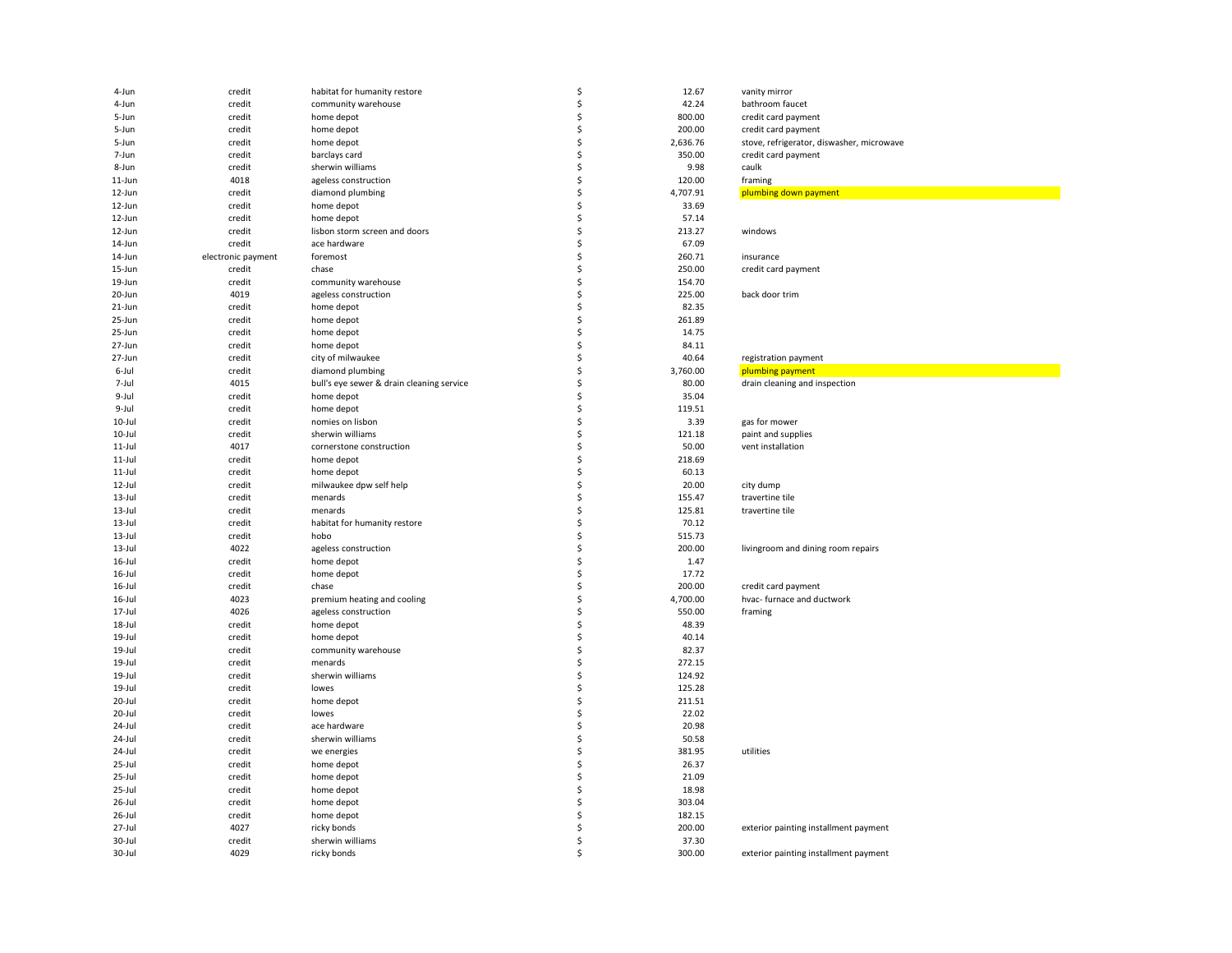| 30-Jul | 4028   | ml matthews                   | \$ | 130.00    | storage fee- kitchen cabinets        |
|--------|--------|-------------------------------|----|-----------|--------------------------------------|
| 1-Aug  | credit | home depot                    | Ś  | 21.09     |                                      |
| 1-Aug  | credit | home depot                    | \$ | 42.11     |                                      |
| 2-Aug  | credit | community warehouse           | \$ | 58.38     |                                      |
| 3-Aug  | credit | home depot                    | Ś  | 61.16     |                                      |
| 3-Aug  | 4030   | ricky bonds                   | \$ | 900.00    | exterior painting final payment      |
| 6-Aug  | credit | ace hardware                  | Ś  | 28.06     |                                      |
| 6-Aug  | credit | barclays card                 | Ś  | 250.00    | credit card payment                  |
|        | credit | hobo                          | Ś  | 338.89    |                                      |
| 8-Aug  |        |                               | Ś  |           |                                      |
| 9-Aug  | credit | hobo                          |    | 59.06     |                                      |
| 13-Aug | credit | home depot                    | \$ | 121.39    |                                      |
| 13-Aug | credit | home depot                    | \$ | 468.77    |                                      |
| 13-Aug | credit | home depot                    | \$ | 15.29     |                                      |
| 14-Aug | credit | home depot                    | Ś  | 32.20     |                                      |
| 14-Aug | credit | lisbon storm screen and doors | \$ | 285.99    |                                      |
| 16-Aug | credit | home depot                    | Ś  | 15.29     |                                      |
| 16-Aug | credit | milwaukee dpw self help       | Ś  | 20.00     | city dump                            |
| 20-Aug | credit | home depot                    | Ś  | 439.25    |                                      |
| 20-Aug | credit | home depot                    | Ś  | 41.05     |                                      |
| 20-Aug | credit | sherwin williams              | Ś  | 15.14     |                                      |
| 20-Aug | credit | home depot                    | Ś  | 26.34     |                                      |
| 20-Aug | credit | ace hardware                  | \$ | 12.23     |                                      |
| 20-Aug | credit | home depot                    | \$ | 22.08     |                                      |
|        | 2878   | city of milwaukee             | \$ | 40.64     | vacant buiding registration          |
| 18-Aug | 4036   | ricky bonds                   | Ś  | 500.00    | skim coat and texture                |
| 22-Aug | credit | champion brick new berlin     | \$ | 45.61     | chimney flute tiles                  |
| 21-Aug | credit | hobo                          | Ś  | 120.96    |                                      |
| 23-Aug | credit | home depot                    | \$ | 42.21     |                                      |
| 23-Aug | credit | home depot                    | Ś  | 32.61     |                                      |
| 23-Aug | credit | home depot                    | Ś  | 10.50     |                                      |
|        |        | home depot                    | Ś  | 346.16    |                                      |
| 23-Aug | credit |                               |    |           |                                      |
| 18-Aug | 4035   | ageless construction          | \$ | 150.00    | subfloor demo and install            |
| 21-Aug | 4037   | accetta millwork              | Ś  | 20.00     | millwork                             |
| 24-Aug | credit | sherwin williams              | Ś  | 16.85     |                                      |
| 27-Aug | 4038   | ricky bonds                   | Ś  | 275.00    | skim coat and texture- final payment |
| 27-Aug | credit | hobo                          | Ś  | 325.75    |                                      |
| 27-Aug | credit | huse- milwaukee millwork      | Ś  | 161.76    | custom baseboard and trim            |
| 27-Aug | credit | hobo                          | Ś  | 280.86    |                                      |
| 28-Aug | credit | habitat for humanity restore  | \$ | 52.80     |                                      |
| 6-Sep  | credit | home depot                    | Ś  | 197.45    |                                      |
| 7-Sep  | credit | home depot                    | \$ | 15.29     |                                      |
| 7-Aug  | credit | huse- milwaukee millwork      | Ś  | 115.82    | custom baseboard and trim            |
| 7-Sep  | credit | chase                         | Ś  | 200.00    | credit card payment                  |
| 10-Sep | credit | home depot                    | Ś  | 52.93     |                                      |
| 10-Sep | credit | home depot                    | Ś  | 200.00    |                                      |
| 10-Sep | credit | home depot                    | Ś  | 100.00    |                                      |
| 11-Sep | credit | home depot                    | Ś  | 601.54    |                                      |
| 12-Sep | 4041   | marcos hernandez              | \$ | 10,000.00 | drywall                              |
| 13-Sep | credit | home depot                    | \$ | 439.66    |                                      |
| 14-Sep | credit | ace hardware                  | \$ | 7.99      |                                      |
| 13-Sep | credit | lisbon storm screen and doors | Ś  | 393.15    |                                      |
| 12-Sep | 4040   | ricky bonds                   | Ś  | 200.00    | interior paint payment installment   |
| 17-Sep | credit | home depot                    | Ś  | 233.41    |                                      |
| 14-Sep | credit | hobo                          | Ś  | 13.27     |                                      |
| 17-Sep | credit | home depot                    | Ś  | 106.25    |                                      |
|        |        |                               |    |           |                                      |
| 17-Sep | credit | sherwin williams              | Ś  | 122.57    |                                      |
| 17-Sep | credit | lowes                         | \$ | 73.87     |                                      |
| 17-Sep | credit | lowes                         | \$ | 368.54    |                                      |
| 17-Sep | credit | lowes                         | \$ | 62.26     |                                      |
| 18-Sep | credit | hobo                          | Ś  | 61.01     |                                      |
| 18-Sep | credit | lisbon storm screen and doors | Ś  | 20.06     |                                      |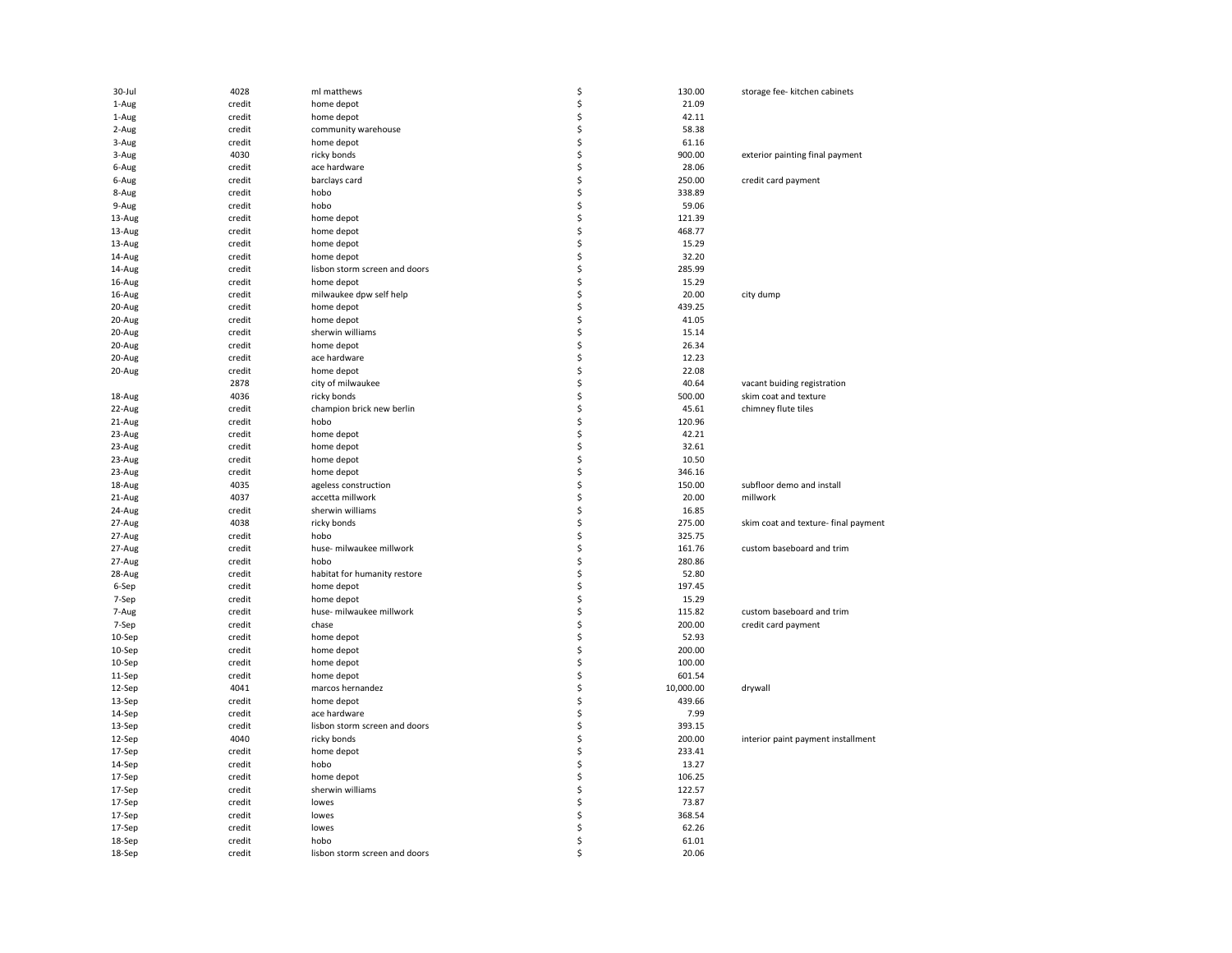| 16-Sep   | 4042               | ricky bonds                   | \$       | 55.00    | texture payment                        |
|----------|--------------------|-------------------------------|----------|----------|----------------------------------------|
| 19-Sep   | credit             | home depot                    | \$       | 16.83    |                                        |
| 20-Sep   | credit             | home depot                    | \$       | 24.70    |                                        |
| 20-Sep   | credit             | ace hardware                  | \$       | 18.99    |                                        |
| 21-Sep   | credit             | sherwin williams              | \$       | 323.28   |                                        |
| 23-Sep   | credit             | hobo                          | \$       | 199.58   |                                        |
| 24-Sep   | credit             | hobo                          | \$       | 295.67   |                                        |
| 24-Sep   | credit             | home depot                    | \$       | 567.56   |                                        |
| 24-Sep   | credit             | sherwin williams              | \$       | 190.34   |                                        |
| 24-Sep   | credit             | ace hardware                  | \$       | 6.33     |                                        |
| 27-Sep   | 4044               | pagac precision carpet        | \$       | 320.00   |                                        |
| 1-Oct    | credit             | sherwin williams              | \$       | 163.99   |                                        |
| 3-Oct    | 4043               | ageless construction          | \$       | 200.00   | interior door repairs and installation |
| 3-Oct    | 4049               | top grade wood floors, llc    | \$       | 3,300.00 | hardwood floors refinishing            |
| 2-Oct    | 4047               | marques hill                  | \$       | 400.00   | electrical payment-installment payment |
| 5-Oct    |                    |                               |          | 347.42   |                                        |
| 4-Oct    | credit<br>4048     | lowes                         | \$<br>\$ | 650.00   |                                        |
|          |                    | ageless construction          |          |          |                                        |
| 9-Oct    | credit             | lowes                         | \$       | 216.19   |                                        |
| 9-Oct    | credit             | lisbon storm screen and doors | \$       | 110.38   |                                        |
| 9-Oct    | credit             | lisbon storm screen and doors | \$       | 7.39     |                                        |
| 9-Oct    | credit             | lisbon storm screen and doors | \$       | 4.21     |                                        |
| 9-Oct    | credit             | home depot                    | \$       | 111.51   |                                        |
| 9-Oct    | credit             | chase                         | \$       | 200.00   | credit card payment                    |
| 10-Oct   | electronic payment | fstreet                       | \$       | 1,036.83 | loan payment                           |
| 5-Oct    | 4050               | ageless construction          | \$       | 100.00   |                                        |
| 11-Oct   | credit             | lisbon storm screen and doors | \$       | 14.13    |                                        |
| $12-Oct$ | 4051               | jeremiah hill                 | \$       | 300.00   | cleaning and painting                  |
| 11-Oct   | 4052               | tim knuth                     | \$       | 500.00   | painting labor                         |
| 15-Oct   | credit             | home depot                    | \$       | 165.15   |                                        |
| $15-Oct$ | 4055               | marques hill                  | \$       | 2,779.00 | electrical- final payment              |
| $13-Oct$ | 4053               | ageless construction          | \$       | 300.00   | painting labor                         |
| 16-Oct   | credit             | home depot                    | \$       | 41.64    |                                        |
| 18-Oct   | credit             | barclays card                 | \$       | 100.00   | credit card payment                    |
| 23-Oct   | credit             | home depot                    | \$       | 104.52   |                                        |
| 24-Oct   | electronic payment | foremost                      | \$       | 247.96   | insurance                              |
| 25-Oct   | credit             | home depot                    | \$       | 22.61    |                                        |
| 29-Oct   | credit             | home depot                    | \$       | 150.00   |                                        |
| 5-Nov    | credit             | home depot                    | \$       | 315.74   |                                        |
| 7-Nov    | credit             | home depot                    | \$       | 37.26    |                                        |
|          |                    |                               |          |          |                                        |
| 8-Nov    | credit             | sherwin williams              | \$       | 101.30   | paint                                  |
| 8-Nov    | credit             | lisbon storm screen and doors | \$       | 67.71    | screen door repair                     |
| 8-Nov    | electronic payment | chase                         | \$       | 251.00   | credit card payment                    |
| 9-Nov    | credit             | home depot                    | \$       | 13.71    |                                        |
| 9-Nov    | credit             | home depot                    | \$       | 78.27    |                                        |
| 13-Nov   | credit             | home depot                    | \$       | 30.90    |                                        |
| 13-Nov   | credit             | sherwin williams              | \$       | 10.55    | roller brushes                         |
| 13-Nov   | electronic payment | fstreet                       | \$       | 1,036.83 | loan payment                           |
| 13-Nov   | credit             | ace hardware                  | \$       | 14.82    | roller brushes                         |
| 15-Nov   | 4059               | premium heating and cooling   | \$       | 400.00   | chimney liner                          |
| 7-Nov    | 4057               | ageless construction          | \$       | 100.00   | sink install                           |
| 20-Nov   | electronic payment | foremost                      | \$       | 236.64   | insurance                              |
| 26-Nov   | electronic payment | chase                         | \$       | 300.00   | credit card payment                    |
| 28-Nov   | electronic payment | home depot                    | \$       | 200.00   | credit card payment                    |
| 28-Nov   | electronic payment | home depot                    | \$       | 185.49   | credit card payment                    |
| 3-Dec    | credit             | barclays card                 | \$       | 200.00   | credit card payment                    |
| 4-Dec    | credit             | ace hardware                  | \$       | 12.63    |                                        |
| 7-Dec    | credit             | ace hardware                  | \$       | 15.47    |                                        |
| 10-Dec   | electronic payment | fstreet                       | \$       | 1,036.83 | loan payment                           |
| 17-Dec   | credit             | home depot                    | \$       | 10.01    |                                        |
| 17-Dec   | credit             | sherwin williams              | \$       | 20.91    |                                        |
| 18-Dec   | electronic payment | foremost                      | \$       | 236.64   | insurance                              |
|          |                    |                               |          |          |                                        |